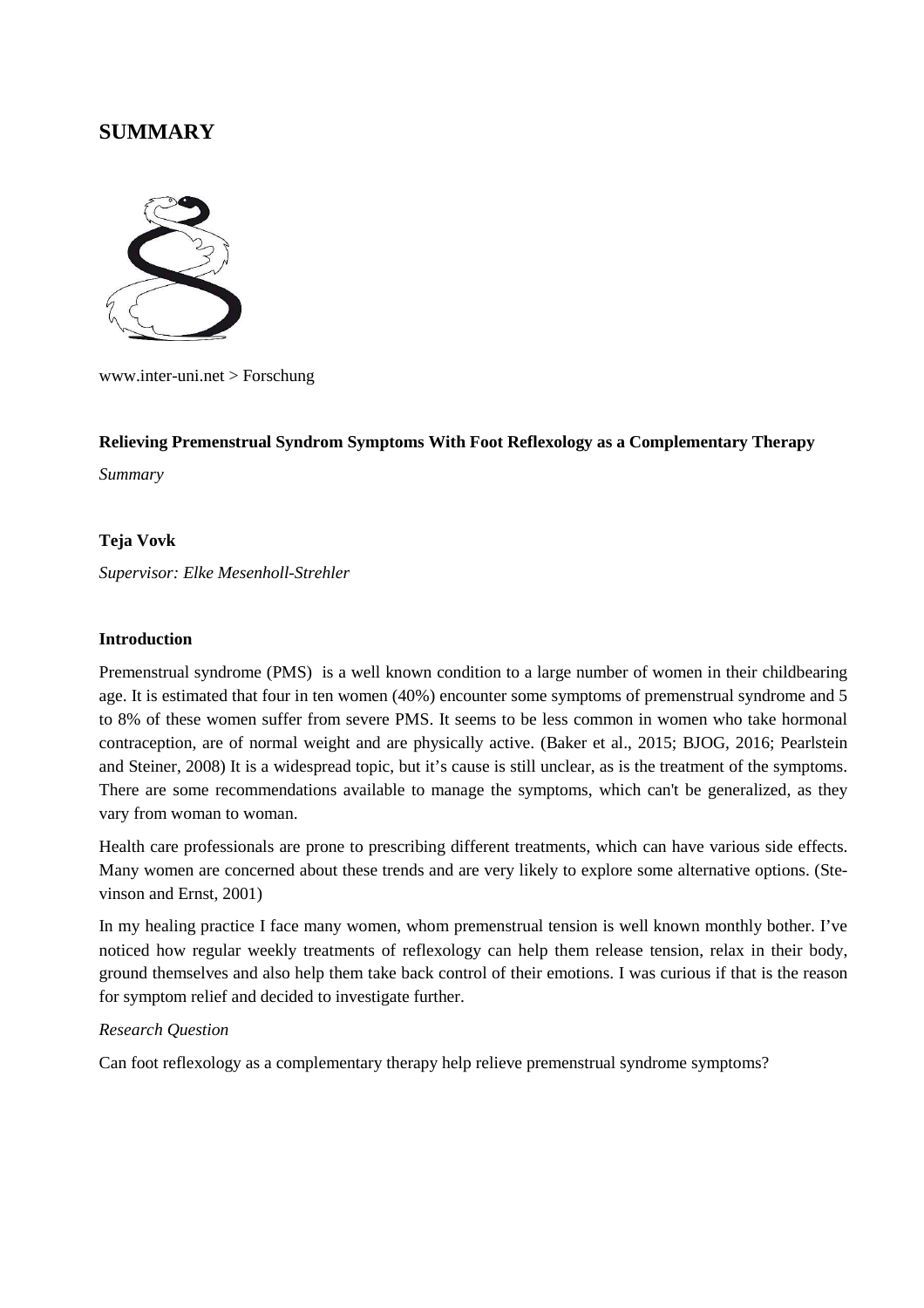# **Method**

# *Design*

The Study was executed in a therapeutic studio of the author in Begunje na Gorenjskem in Slovenia. The research was cunducted from 20.10.2016 to 06.02.2017.

The study consists of 4 design elements:

### **Element 1: PMS Symptom Tracker**

Each Client began to fill in the symptom tracker the first day after the end of their period. Clients were tracking their symptoms all through the treatments duration of 45 days. The symptom tracker has 21 different symptoms. Clients had to check each day, which of those symptoms were present and mark it into the table.

### **Element 2: Prementrual Syndrome Questionnaire**

The Premenstrual Syndrome Questionnaire was given to the clients on the first and the last day of eight treatments. The questionnaire has 6 segments, each of them contains a certain number of premenstrual syndrome symptoms. Each symptom has a scale from one to three to describe the severety of symptoms. One for mild, two for moderate and three for severe (Clients didn't choose any of the three options if they hadn't experienced a particular symptom). They also had to indicate the time when they've experienced it: before the period, after the period or other.

### **Element 3: Execution of treatments**

Each client received eight 50-minutes long foot reflexology treatments. In the first two weeks two treatments each week and in the four following weeks, one treatment per week.

### **Element 4: Analysis of the Data**

The results of the first and the last questionnaire were compared and described, client by client. The data of the Symptom tracker were not used due to inadequate and short tracking.

# *Participants*

Participants of this study were women in their childbearing age, who haven't been using any kind of hormonal contraception and were experiencing both psychological and physiological PMS symptoms.

*Inclusion Criteria*

Criteria 1: Women.

Criteria 2: Women with PMS symptoms.

Criteria 3: Women with more than three physiological and physiological PMS symptoms.

# *Exclusion Criteria*

Criteria 1: Women with no PMS symptoms.

- Criteria 2: Women with less than 3 physiologicalcal and psychological PMS symptoms.
- Criteria 3: Women using hormonal contraception.

Criteria 4: Women with absolute contraindications for foot reflexology.

### *Execution*

- 1. Selection of appropriate female clients according to the above described inclusion and exclusion criteria.
- 2. Clients receiving the PMS Symptom Tracker and starting to fill it in the first day after their upcoming period. (corresponds to Element 1)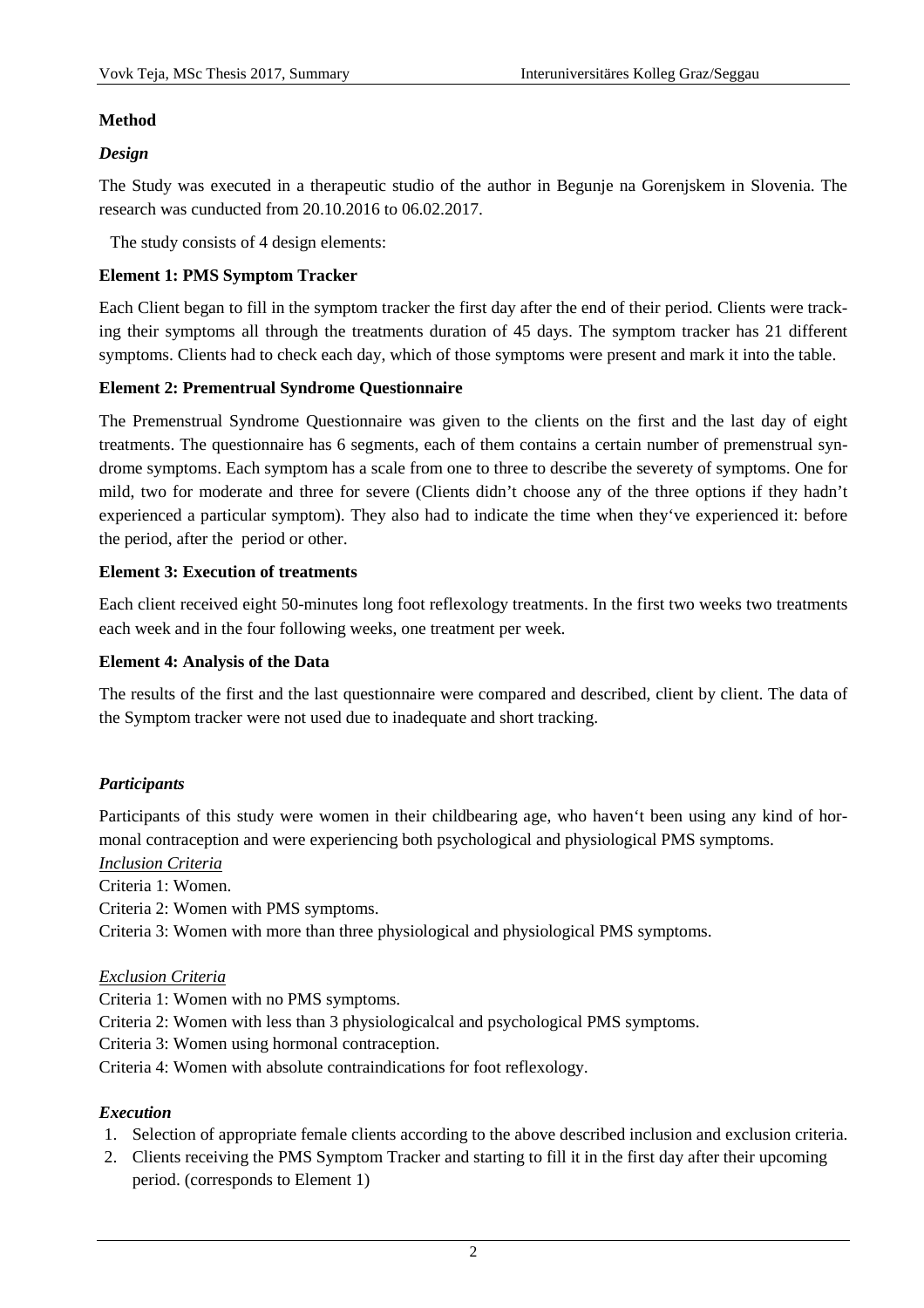- 3. Clients filling in the Prementrual Questionnaire in the beginning of the first meeting-treatment. (corresponds to Element 2)
- 4. Execution of eight 50-60 minute long-specifically designed treatments-in 6 weeks. (corresponds to Element 3)
- 5. Clients filling in the Prementrual Questionnaire at the end of the last meeting-treatment. (corresponds to Element 2)
- 6. Evaluation of data/results (corresponds to Element 4)

### **Analysis**

The intensity of 28 PMS symptoms was recorded by the clients before and after the foot reflexology treatments. It was compared in the table to see which symptoms decreased and by what degree, wich symptoms increased and by what degree, which symptoms disappeared and which new symptoms appeared. Every case was described and analysed seperately. At the end, the attempt to summarize the results was demonstrated in a table, to show the degree of reduction of the symptoms.

### **Results**

Focusing on the PMS symptoms and the intensity of the symptoms (recorded by the clients before and after eight sessions of foot reflexology) we can see in the table below, how much the intensity of particular symptoms increased, decreased or disappeared.

We can see, that after eight foot reflexology sessions each client recorded an improvement or better said reduced intensity in at least half of the PMS symptoms observed. Most often, the intensity decreased by one point. Client 2 recorded reduced intensity of two symptoms by two points. Client 1 and Client 3 recorded total dissapearence of two symptoms. Client 1 and Client 2 haven't reported any symptoms of increased intensity, but Client 3 reported one symptom of increased intensity by 2 points. All of the clients reported some symptoms which degrees of severity didn't change in eight therapy sessions.

|                                                                                                       | <b>CLIENT</b> | <b>CLIENT</b><br>2 | <b>CLIENT</b><br>3 |
|-------------------------------------------------------------------------------------------------------|---------------|--------------------|--------------------|
| NUMBER OF SYMPTOMS RECORDED OUT OF 28 (before 8 sessions)                                             | 13            | 23                 | 11                 |
|                                                                                                       |               |                    |                    |
| <b>NUMBER OF SYMPTOMS RECORDED (after 8 sessions)</b>                                                 | 11            | 23                 | 10                 |
|                                                                                                       |               |                    |                    |
| <b>NUMBER OF SYMPTOMS WITH DECREASED INTENSITY (after 8 sessions)</b>                                 | 6             | 16                 | 7                  |
| reduced by 1 point                                                                                    | 4             | 13                 | 5                  |
| reduced by 2 points                                                                                   | 0             | $\mathfrak{D}$     | 0                  |
| reduced by 3 points (symptom totally desappeared in comparison to the recording<br>before 8 sessions) | 2             | $\Omega$           | 2                  |
| <b>NUMBER OF SYMPTOMS WITH INREASED INTENSITY (after 8 sessions)</b>                                  | $\theta$      | 0                  |                    |
| increased by 1 point                                                                                  | $\theta$      | O                  | 0                  |
| increased by 2 points                                                                                 | 0             | 0                  |                    |
| increased by 3 points                                                                                 | 0             | 0                  | Ω                  |
|                                                                                                       |               |                    |                    |
| NUMBER OF SYMPTOMS AT THE SAME LEVEL OF INTENSITY (after 8<br>sessions)                               | 7             | 7                  |                    |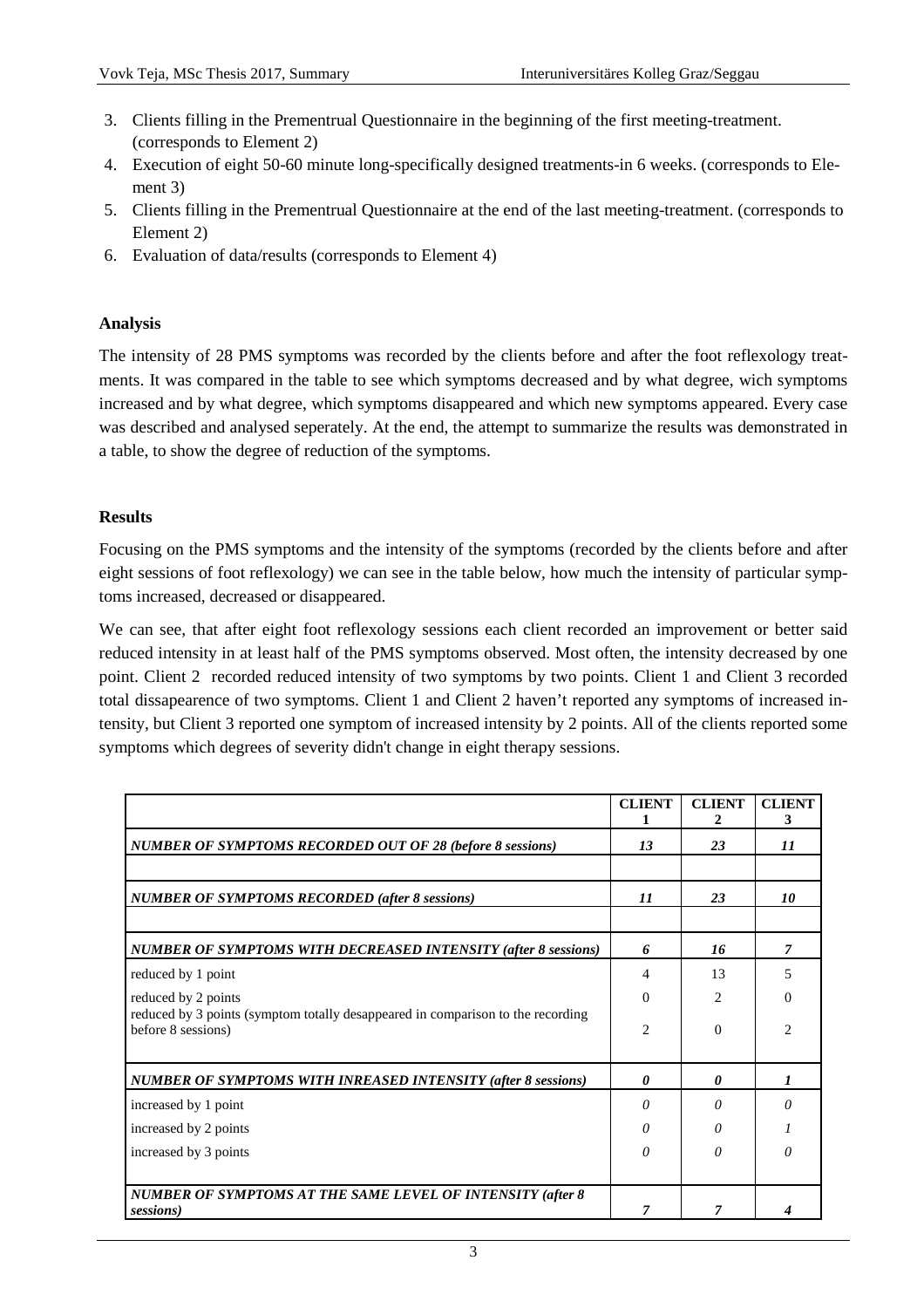#### **Table 1: Number of premenstrual symptoms recorded by the clients before and after eight therapy sessions.**

Describing and reviewing the client's cases showed some features all three clients had in common after the first treatment:

- > They recorded at least 10 PMS symptoms.
- $\triangleright$  Pain in the zones of the spine, which didn't completely disappeare after eight sessions.
- Sensitivity and some (calcium crystals or stifness or pain) abnormalities in the zones of the ovaries.
- $\triangleright$  Small calcium crystals in the zones of adrenal glands, that almost completely cleared in all of the cases.
- $\triangleright$  No abnormalities in the zones of fallopian tubes were detected.
- $\triangleright$  Poor circulation in the feet, which could be noticed in cold feet or cold heels.

After eight therapy sessions all three clients reported reduction in intensity for at least half of the PMS symptoms recorded. The clients had in common the reduction in degrees of severity of two symptoms:

- $\triangleright$  The degree of severity of the PMS symptom of abdominal bloating decreased for all of the three clients.
- $\triangleright$  The degree of severity of the PMS symptom of menstrual cramps decreased in all of three cases from three (severe) to two (moderate).

### **Discussion**

In this case series study was explored, if foot reflexology as a complementary therapy can help to relieve premenstrual syndrome symptoms. According to the data of the filled in Premenstrual Questionnaires of the clients, which showed the decreased severity of PMS symptoms for at least half of the symptoms recorded, the research question can be confirmed to some degree. Therefore the answer of the research question is, that foot reflexology as a complementary therapy may help relieve premenstrual syndrome symptoms.

### *Self-Critical Remarks*

The difficulty of cunducting this study was the short time frame and the structure of the therapy sessions. At times it seemed clients needed treatment of other foot reflexology zones, to better support their current condition, than only focusing on the ones, chosen in the treatment plan.

### *Suggestions for Further Research*

In further study the inclusion of the prospective recording is recommended, with a larger number of clients and a control group. It would be helpful to include a specalist (medical doctor), who would help diagnose the premenstrual syndrome in clients and exclude the possibility of other conditions. It would also be helpful to take a longer treatment period to achieve a greater and lasting effect of foot reflexology treatments. Tracking symptoms after the last foot reflexology therapy session would contribute to determin the lasting effect of the treatment.

### **Literature**

BJOG, 2016. Management of Premenstrual Syndrome. BJOG 124, e73–e105.

- Cunningham, J., Yonkers, K.A., O'Brien, S., Eriksson, E., 2009. Update on Research and Treatment of Premenstrual Dysphoric Disorder. Harv. Rev. Psychiatry 17, 120–137.
- Marquardt, H., 2016. Reflexotherapy of the Feet, 2nd edition edition. ed. TPS, Stuttgart ; New York.